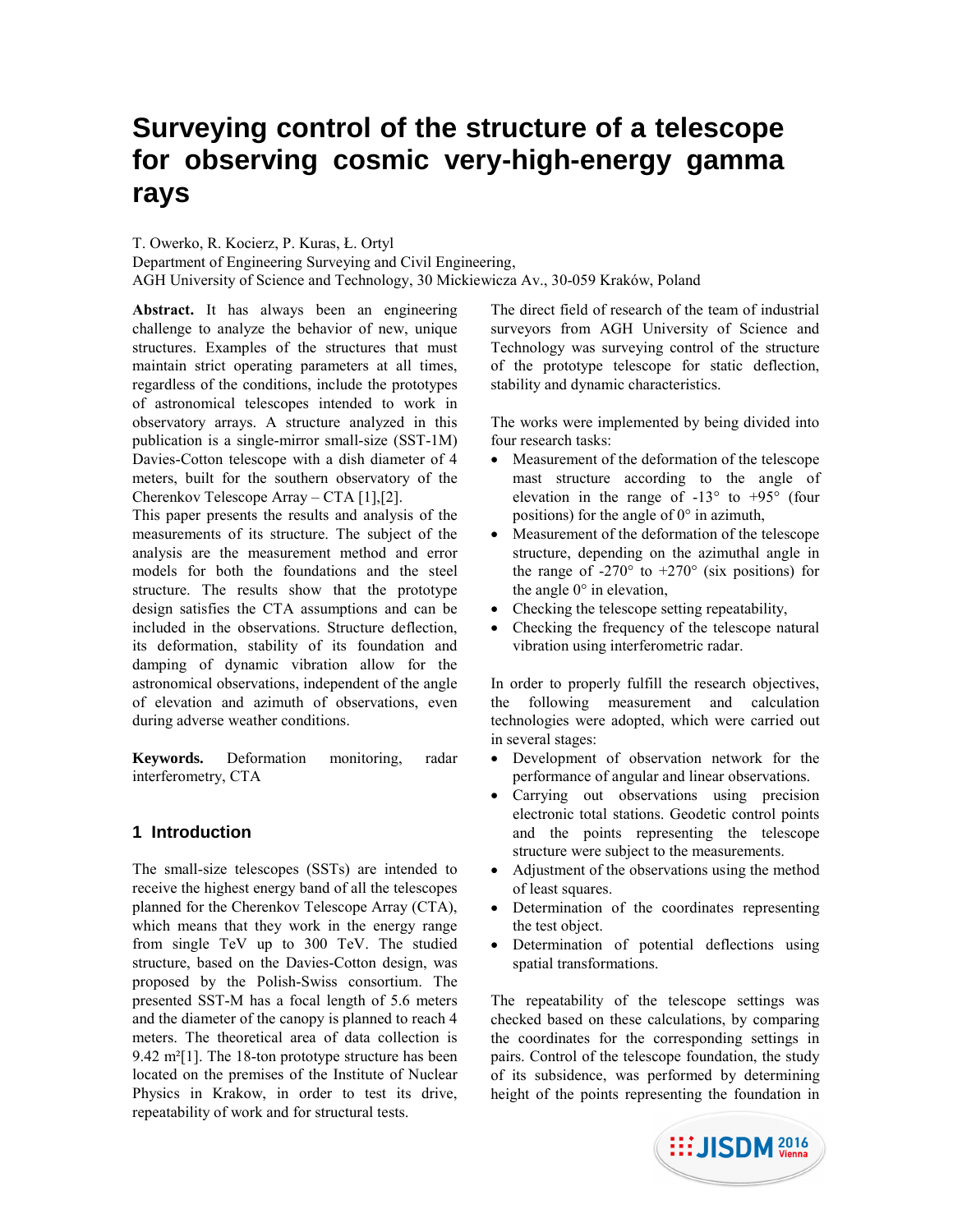four settings of the telescope. Precision leveling technique was used for the measurements.

The analysis of the dynamic behavior of structure was performed subject to the measurements carried out based on ground radar interferometry. The recorded time series were analyzed to give a free vibration amplitude spectrum of the structure.

## **2 Adjustment of the observations**

## **2.1 Monitored and controlled elements**

For the purpose of determining deformations of the telescope structure, 20 points were selected on its surface, which were marked with reflective tape enabling precise measurement in all positions determined in the measurement plan. The points were arranged symmetrically on both sides of the structure. The points 1-4 and 21-24 were located in the least deformable part; at a later stage they will be used for analyzing the behavior of the rest of the structure, whose behavior is illustrated by the points 5-10 and 25-30. The arrangement of all the points is presented on the diagram of the controlled points distribution (Fig. 1).



**Fig. 1** Diagram of the points distribution [2].

## **2.2 Control network**

In order to perform the measurements of the steel structure deformation, it was necessary to establish a special measurement control consisting of 8 points. The reference between the points was established through the measurement of 27 horizontal directions, slope distances and zenith angles (in two series each). Taking into account the small number of unknowns of the network, such a set of observations ensures high rigidity and

reliability of the measurement structure, which is necessary to support the measurements of the telescope deformations. Thanks to the use of the precision electronic total station Leica MS50, as well as precise EDM prisms, high accuracy of determining the coordinates was possible. A set of observations was adjusted by the method of least squares. For the purpose of weighting the normal equation system, the following mean errors of the measured values were adopted: 15<sup>cc</sup> for horizontal directions;  $20<sup>cc</sup>$  for zenith angles; 0.3 mm for slope distances. Based on the adjustments, spatial position of all the reference points with a standard deviation of ±0.58 mm were determined.

## **2.3 Observations and adjustment result**

Based on the established control network, the deformation of the structure was measured by the method of angular intersection from the four positions of the instrument simultaneously. Based on the analysis of multiple observations, the mean measurement error of the horizontal direction and the vertical angle was estimated at  $\pm 20^{\circ}$ . The adopted assumptions were verified during the adjustment of the measurements using local variance estimators. The measurement was performed at a total of 13 telescope settings, each time determining the positions of 20 points of the structure. The mean error of determining the positions of the points was approximately  $\pm 0.5$  mm.

# **3 Telescope mast deflection analysis**

Coordinates of the points measured at various angles of elevation of the telescope were transformed to the reference coordinate system (elevation 90º – probably the least loaded setting of the mast), and compared. A potential deformation of the object was obtained therefrom, induced by a variable angle of elevation.

Due to the fact that the reference coordinates were observed with an average accuracy of 0.5 mm, only the differences of the coordinates three times exceeding that value may have been considered to represent deformation of the structure. The presumed deflection of the structure, due to its weight, should occur in the vertical plane, thus the results represented by the vertical component are particularly interesting (Fig. 2).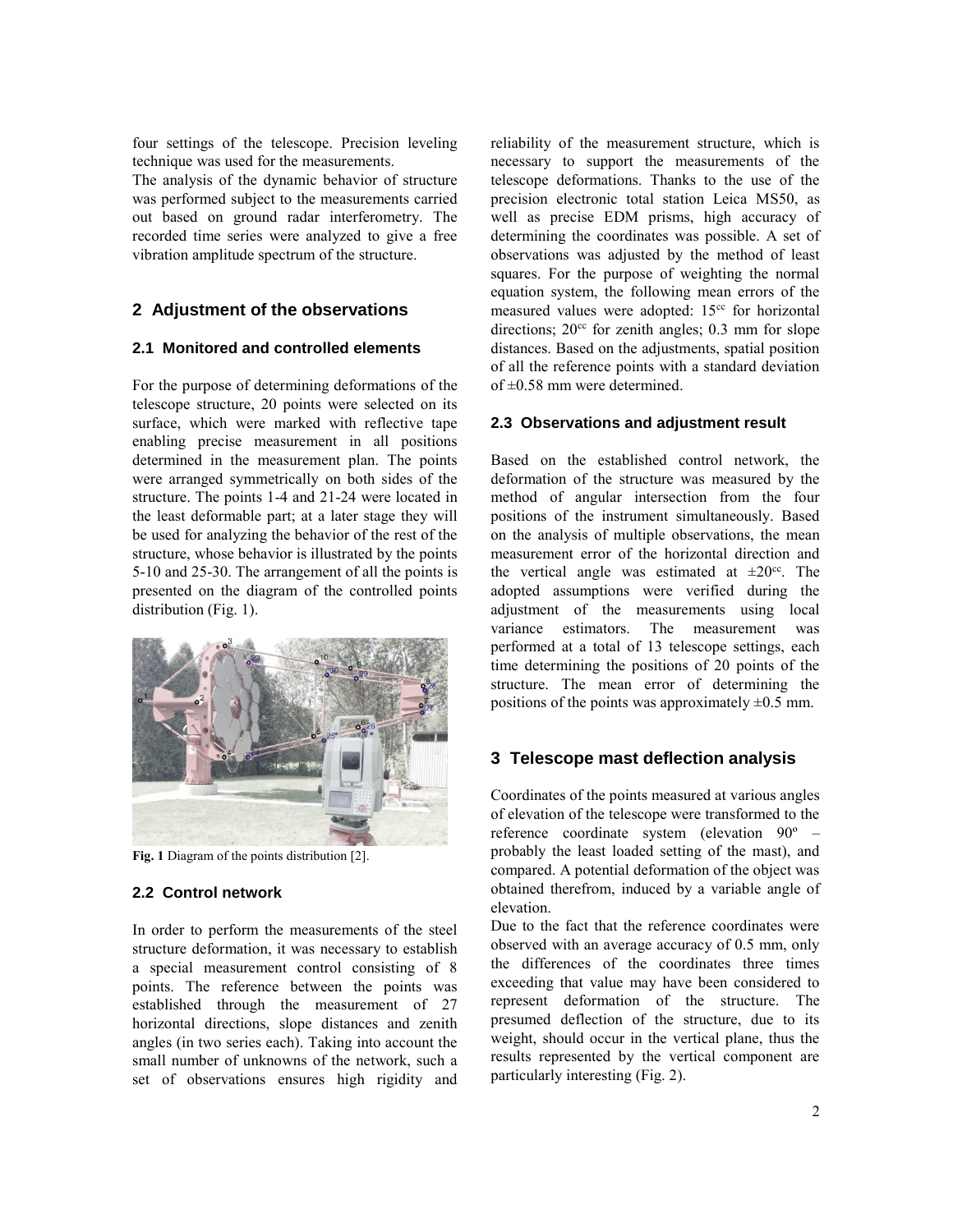

**Fig. 2** Vertical defections of the mast structure [2].

As it can be seen, for the points 6 to 10 and 25 to 30, there was a deflection of the mast structure. In the control of the structure, resulting from the changes in the azimuth of the telescope setting, coordinates of the points representing the object were measured in different azimuths of the telescope setting, and then transformed to the reference coordinate system (azimuth 0).

**Table 1.** Example of structure defamation – azimuth 270°

| Differences in coordinates [mm] |          |          |  |  |
|---------------------------------|----------|----------|--|--|
| dX                              | dY       | dН       |  |  |
| $_{0,2}$                        | $_{0,0}$ | 0,1      |  |  |
| 0,1                             | 0,1      | $-0,2$   |  |  |
| $_{0,0}$                        | 0,1      | $-0,1$   |  |  |
| $-0,1$                          | 0,1      | 0,2      |  |  |
| $-0,2$                          | 0,6      | $_{0,0}$ |  |  |
| 0,1                             | 0,5      | $-0,1$   |  |  |
| 0,0                             | 1,0      | 0,4      |  |  |
| 0,6                             | 1,0      | $-0,2$   |  |  |
| $-0,1$                          | 0,7      | 0,2      |  |  |
| $-0,2$                          | 0,4      | $-0,2$   |  |  |
| $_{0,0}$                        | $-0,2$   | 0,1      |  |  |
| 0,1                             | $_{0,0}$ | 0,0      |  |  |
| $-0,2$                          | 0,1      | $-0,3$   |  |  |
| $-0,1$                          | $-0,1$   | 0,2      |  |  |
| $-0,2$                          | $_{0,0}$ | 0,0      |  |  |
| $-0,2$                          | 0,1      | 0,1      |  |  |
| $_{0,0}$                        | $-0,2$   | 0,4      |  |  |
| $-0,3$                          | 0,1      | $-0,1$   |  |  |
| $-0,2$                          | $-0,1$   | 0,0      |  |  |
| $-0,3$                          | 0,0      | $-0,4$   |  |  |

The points, together with the differences in coordinates, representing the potential deflection of the object, have been analyzed (Tab. 1).

As it was in the case of studying deflections caused by variable elevation, due to the fact that the reference coordinates were observed with an average accuracy of 0.5 mm, only the differences in the coordinates three times exceeding that value may be considered to represent deformation of the structure. The presumed deflection of the structure, due to its weight, should occur in the vertical plane, thus the results represented by the vertical component are particularly interesting.

Based on these results, it can be stated that there are no deformations of the construction occurring with the azimuth change of the telescope settings. It is fully in line with the expectations, since the moment of the forces acting on the structure of the telescope is the same, regardless of the azimuth.

#### **4 Results of subsidence measurement**

The aim of the task was to assess the stability of the telescope foundation at a given angle of elevation and various azimuth settings. To achieve it, measurements were performed by the method of precise leveling, allowing to determine the subsidence and rotation of the foundation. The measurements were carried out in four azimuth settings (epochs) of the telescope of  $0^{\circ}$ ,  $90^{\circ}$ ,  $180^{\circ}$ and -90 $\degree$  at the angle of elevation of  $0\degree$ . Six screws (controlled benchmarks) were subject to the observations, bonding the core of the mast with the foundation (Fig. 3). The observed screws were anchored directly to the foundation, and therefore it was assumed that their potential vertical movement during the various settings will reflect the displacement of the foundation.

To ensure maximum accuracy of the measurement, the work was carried out using two Leica DNA03 precise levels with invar bar code staffs, with the expected reading accuracy of  $\pm 0.05$  mm. The levels were set appropriately low, and on both sides of the telescope, so that each of them observed three controlled benchmarks. One invar leveling staff with a bar code of the length of 1 meter was used for the measurement. The reading in the level was carried out by a triple measurement and averaging the result.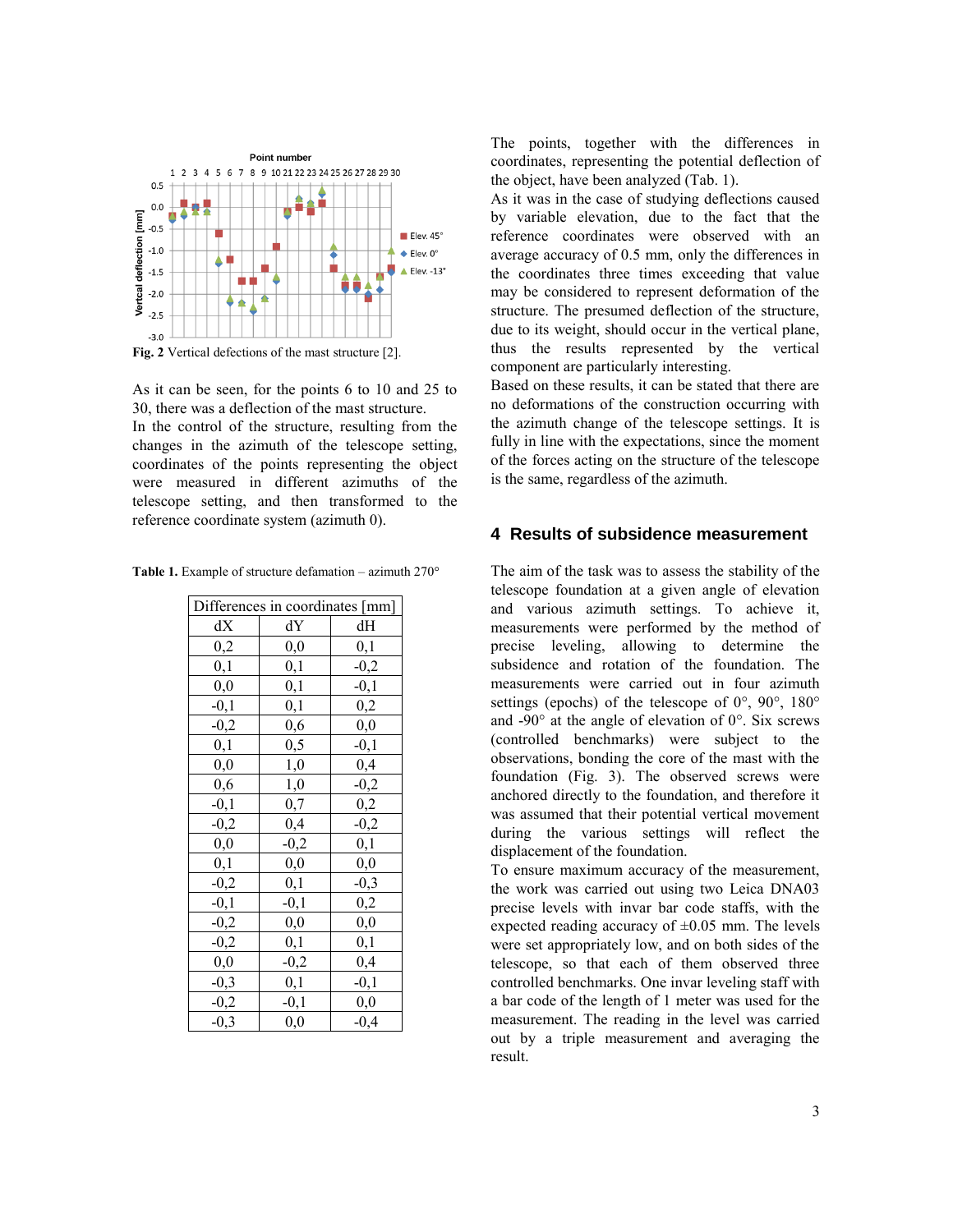

**Fig. 3** Diagram of the distribution of the foundation controlled points.

In order to determine the actual accuracy of the height of the controlled benchmarks, in every measurement epoch, the leveling staff was two times placed on two of the three observed benchmarks, and independent readings were made. Based on these observations, the mean errors were determined: of the reading from the staff  $(\pm 0.03)$ mm), of the height  $(\pm 0.04 \text{ mm})$ , and then of the displacement  $(\pm 0.06 \text{ mm})$ .

In order to determine the average subsidence and rotation of the foundation on the basis of vertical displacements of the points of the object, they were approximated using the following equation:

$$
\Delta z_i = \Delta z_0 + x_i e_x + y_i e_y \tag{1}
$$

where:  $\Delta z_i$  – subsidence of the point;  $e_x$  – inclination of the foundation along the X axis;  $e_y$  – inclination of the foundation along the Y axis;  $\Delta z_0$  – the mean value of the subsidence. The calculated values are summarized in Table 2.

**Table 2.** Analysis of vertical displacements of the foundation

| Azimuth          | $e_{r}$        | $e_v$                  | $z_0$                |
|------------------|----------------|------------------------|----------------------|
| settings<br>Lo J | $\lceil$ mm/m] | $\lceil$ mm/m $\rceil$ | $\lceil$ mm $\rceil$ |
| 90               | 0,04           | 0.07                   | 0,03                 |
| 180              | 0.07           | 0,06                   | 0.00                 |
| -90              | 0,00           | $-0,02$                | $0.00\,$             |

The obtained values of vertical displacements and determined displacement parameters of the foundation are smaller than the accuracy of their determination. Based on these values it should be stated that the telescope does not exhibit positional changes at different azimuth settings.

#### **5 Interferometric measurement results**

To verify the hypothesis of dynamic sensitivity of the mast, 18 measurements were performed using ground-based interferometric radar. Figure 3 illustrates exemplary data and their spectral analysis.



**Fig. 4** Example of time series based on line of sight displacement recorded by IBIS radar (upper) as well as corresponding FFT analysis (bottom).

The excitations were carried out in five of the telescope settings (the "mast setting" column in Table 3). The individual excitations differed in strength and direction in relation to the telescope setting (column number 3). The mast set in positions S2 and S3 was not loaded by a mass substituting the camera. Therefore, the results of dynamic measurements performed during the excitations 4– 12 did not allow for a reliable determination of the vibration frequency. These measurements repeated in positions S2' and S3' with the installed mass (excitations 13–18) gave the proper results.

The results of the spectral analysis in all mast settings did not give a clear information about the structure eigenfrequency. These values were different depending on the type of excitation. It can be assumed that this effect was caused by a complex mounting of the structure.